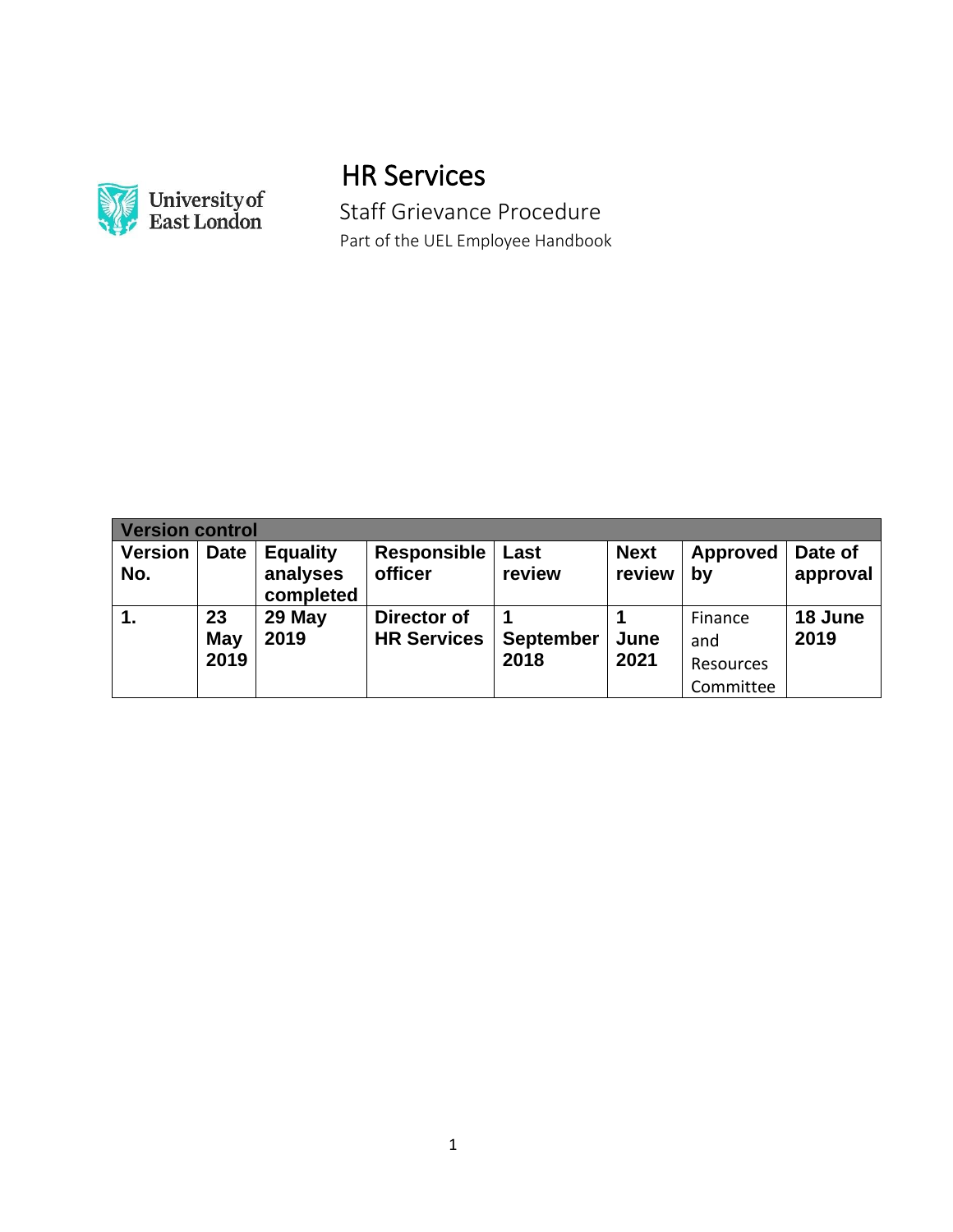## **Contents**

|                                        | 3                       |
|----------------------------------------|-------------------------|
|                                        | $\overline{3}$          |
|                                        | $\overline{\mathbf{4}}$ |
|                                        | $\boldsymbol{\Lambda}$  |
|                                        | 5                       |
|                                        | -5                      |
|                                        | $\overline{7}$          |
| 5. Clarification of associated matters |                         |

# **Appendices**

|                                                        | 8  |
|--------------------------------------------------------|----|
|                                                        | 9  |
| 3. Notification of grievance appeal form               | 10 |
| 4. Procedure for stage two grievance meeting           | 11 |
|                                                        | 12 |
|                                                        | 13 |
| 7. Grievance against the Vice-Chancellor and President | 14 |
| 8. Grievance procedure for former staff members        | 15 |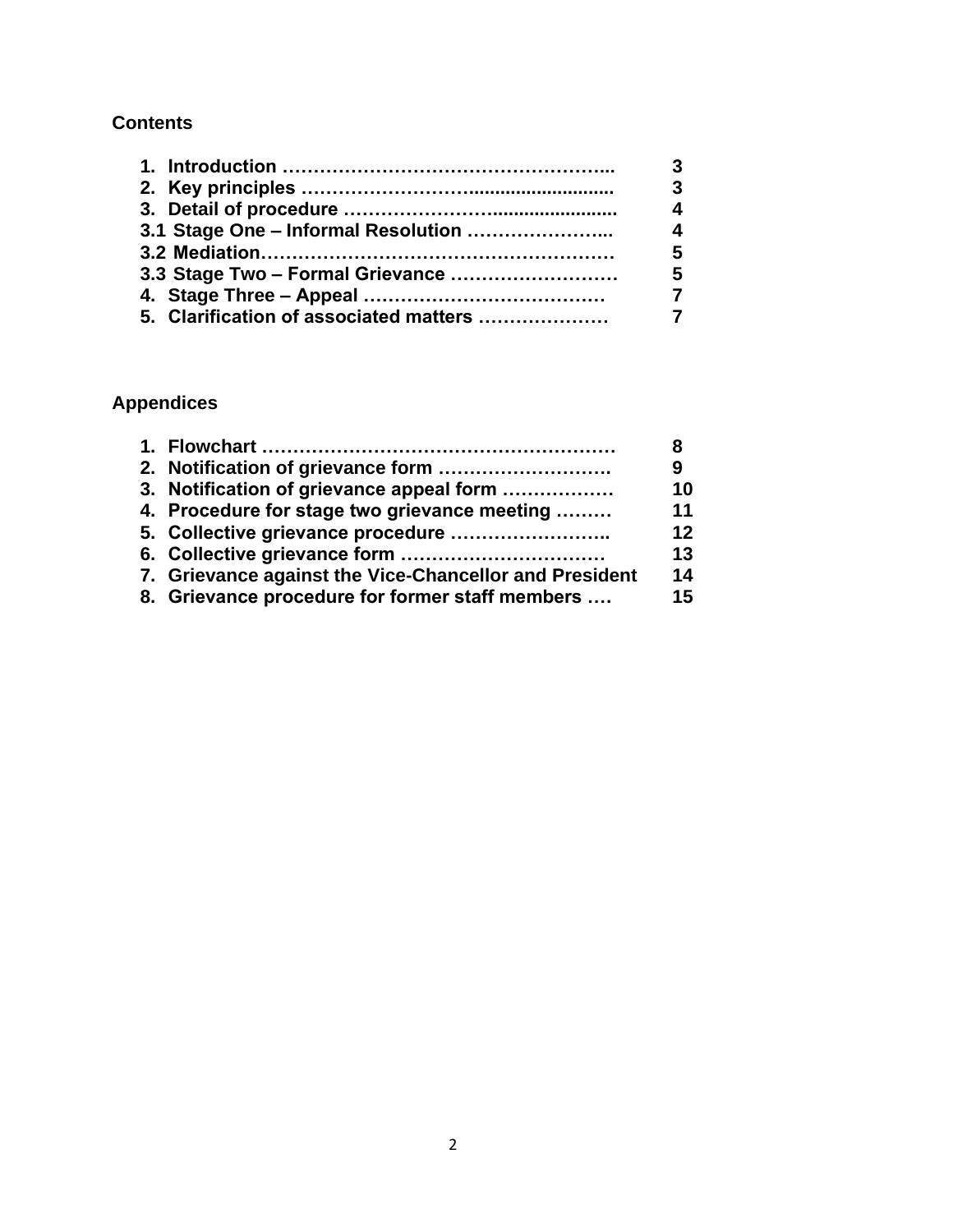## **Staff Grievance Procedure**

## **1. Introduction**

1.1 The provisions of this procedure are in accordance with arrangements set out in the ACAS code of practice. ACAS guidelines define grievances as "concerns, problems and complaints that employees raise with their employers."

1.2 This procedure applies to all staff who are directly employed by the University of East London (UEL) not to e.g. agency workers or self-employed contractors.

1.3 This procedure will not apply where the problem concerned is covered by a specific alternative procedure. If there is any uncertainty about which procedure does apply, the Director of HR Services (or nominee) will decide.

1.4 All information and disclosures made under this procedure will be treated in confidence and in accordance with the university's legal obligations to include the General Data Protection Regulation (GDPR).

1.5 This procedure refers to timescales in calendar days and these periods specifically exclude bank and public holidays and UEL closure periods.

1.6 Staff may wish to seek support from the Dignity Advisor Network, which is a core group of staff that can provide support, be a listening ear and signpost to relevant reporting processes. Details can be located within the Dignity at Work policy.

## **2. Key Principles**

2.1 UEL is committed to creating a positive working environment and promoting effective working relationships. UEL encourages open and transparent communications so that difficulties arising during employment can be resolved quickly and fairly. The grievance procedure is not a substitute for good day to day communication where staff are encouraged to discuss and resolve working issues daily. It is expected that the majority of issues will be resolved through discussion or through the use of mediation without recourse to formal procedures. The HR Services team can provide advice and guidance on resolving issues informally.

2.2 A formal grievance will not normally be accepted where no prior attempt has been made to resolve the issue through informal means.

2.3 Grievances should normally be dealt with informally and promptly within the School/College/Service management structure. However, in exceptional cases, in order to resolve a grievance, it may be appropriate for a relevant manager from outside of the School/College/Service to be appointed by the Director of HR Services (or nominee).

2.4 No action will be taken against staff who raise a grievance in good faith. UEL reserves the right however if on investigation, the grievance is demonstrated to be vexatious or malicious and without any reasonable foundation, or where there is a continued pattern of unfounded complaints by the same employee, to instigate disciplinary proceedings.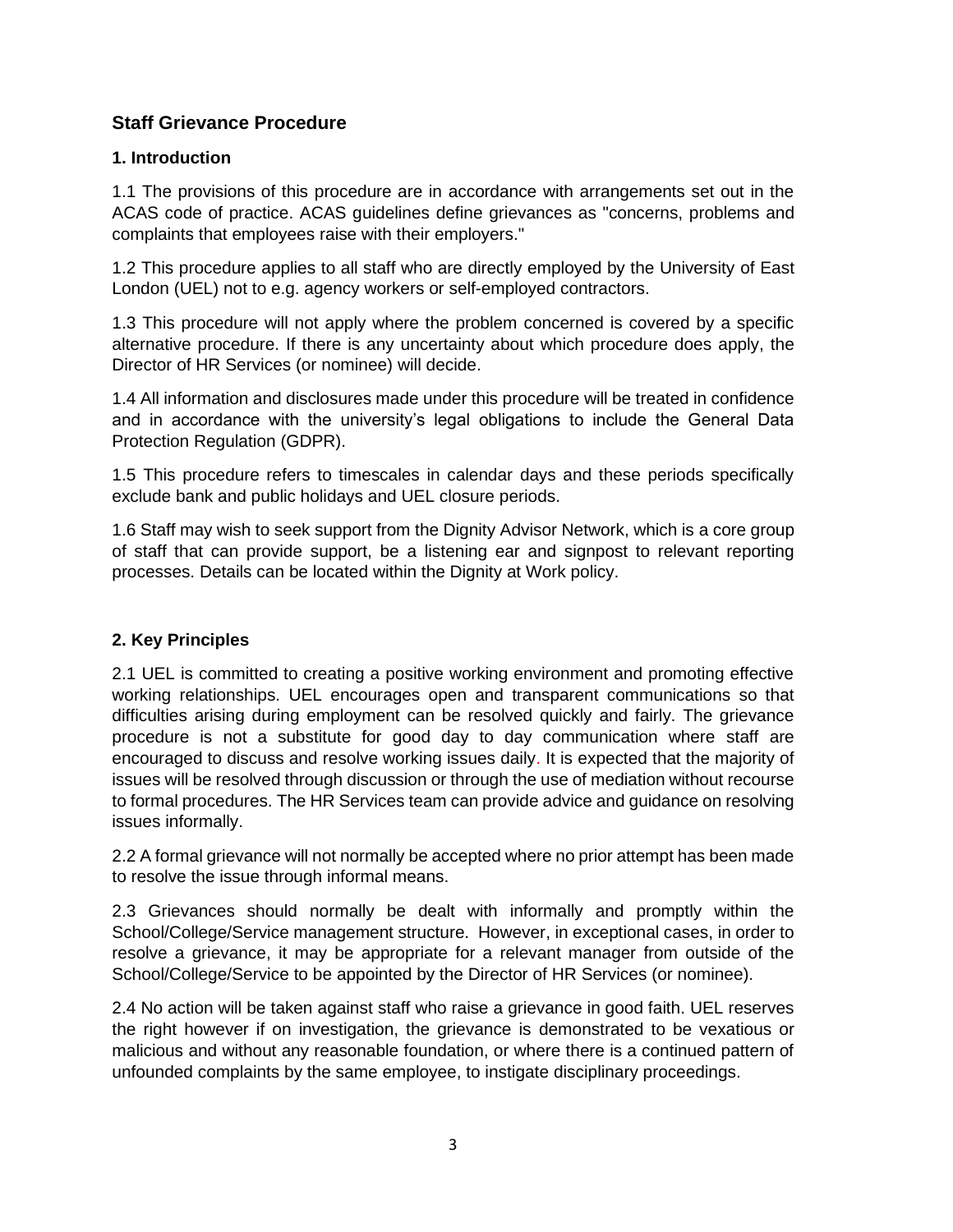2.5 An employee has the statutory right to be accompanied by a fellow worker, a trade union representative, or an official employed by a trade union at the formal stages of this procedure (stage two and three). An employee may be accompanied by a friend acting in a non-legal capacity or a trade union representative during the informal stage (stage one). They may ask questions and make representations but should not answer questions on the employee's behalf. A HR Business Partner (or nominee) may also attend all stages to provide advice.

2.6 If a worker's chosen companion will not be available at the time proposed for the hearing by UEL, UEL will postpone the hearing to a time proposed by the worker, provided that the alternative time is both reasonable and normally not more than seven calendar days after the date originally proposed.

2.7 All staff relevant to the grievance must cooperate fully and promptly with any investigation including informing the manager in a timely manner the names of any relevant witnesses, disclosing any relevant documents and attending any interviews. However, if, for any reason, the employee raising the grievance decides not to cooperate, the manager (depending on the circumstances) may decide to treat the grievance as having been concluded. In these cases, the manager will confirm the position to the employee in writing.

2.8 All grievances must be raised within 12 weeks of the issue or event unless there are exceptional justifiable reasons for not doing so. This will be determined by the Director of HR Services (or nominee).

2.9 New complaints or evidence may not be introduced at the formal stage, unless there are specific reasons why they were not raised informally first.

2.10 Whilst the process should be expedited as quickly as possible, due to the complexity and specific nature of the case, timescales may be extended, in which case all relevant parties should be kept informed. Unless there are exceptional circumstances, commitment should be given to conclude the outcome of a formal grievance investigation within a 4 week timescale.

#### **3. Detail of Procedure**

#### **3.1 Stage One – Informal Resolution**

3.1.1 Most grievances can be resolved quickly and informally through discussion with the immediate supervisor or line manager. Accordingly, UEL expects a staff member to attempt, in the first instance as far is reasonably practical and appropriate, to raise issues informally with their immediate line manager. If this is not possible, then issues should be raised with a more senior manager who will ensure the complaint is addressed appropriately at this stage.

3.1.2 It is the manager's responsibility to discuss the employee's concerns in confidence with her/him, and attempt to address the concerns fairly and promptly, which may include the manager needing to make further enquiries before reaching a decision. The manager should notify the individual of the outcome orally or in writing. It is hoped and expected that most cases will be resolved at this stage.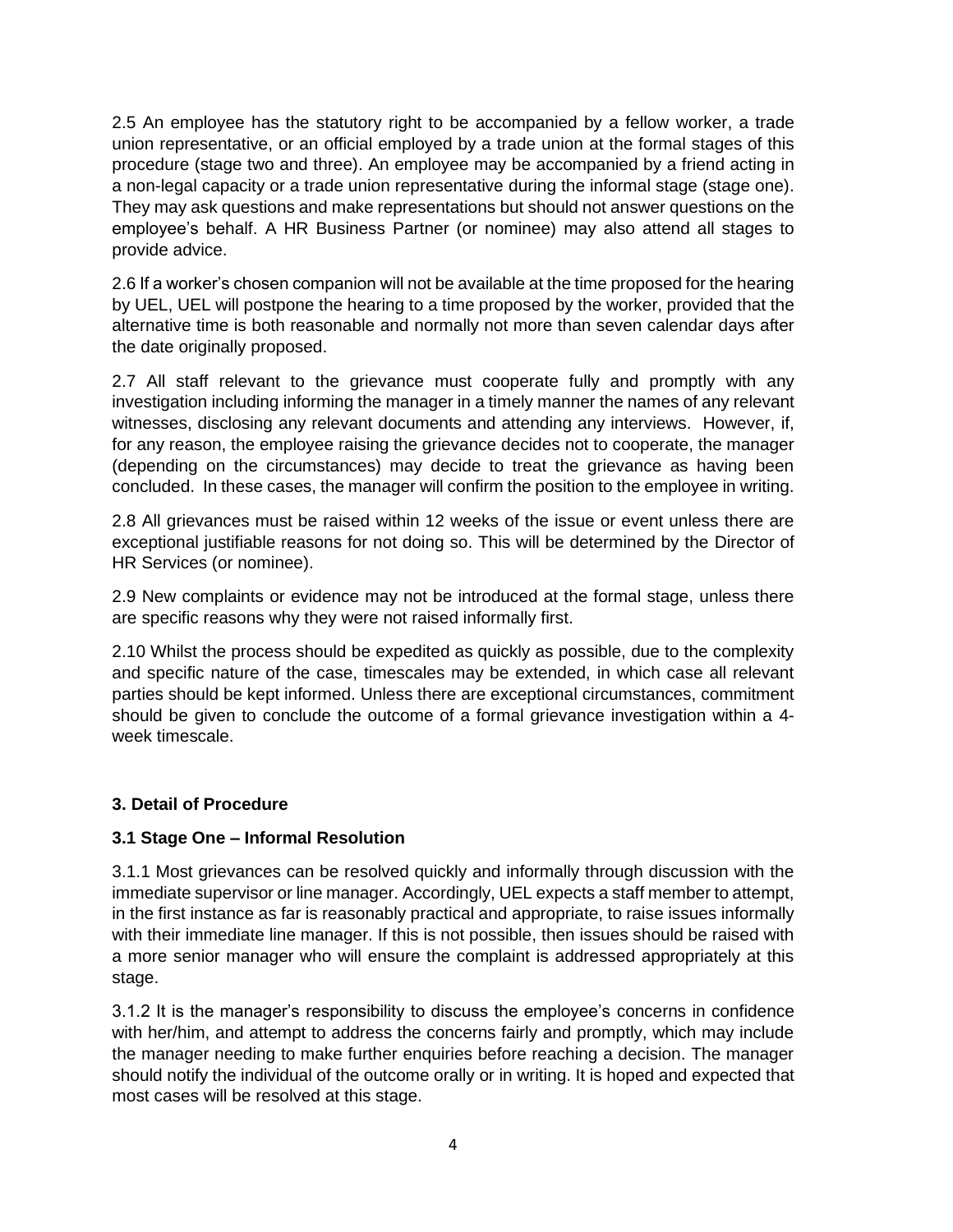3.1.3 If the grievance is not resolved successfully, the staff member should advise their line manager within 14 calendar days of receipt of the oral or written outcome.

3.1.4 Where reasonable attempts to resolve the complaint have been made and the informal stage has been unsuccessful, or circumstances make the informal stage inappropriate, the employee can raise a formal grievance by completing the Grievance Notification Form, to be pursued at Stage Two.

## **3.2 Mediation**

3.2.1 At any stage in this procedure, UEL or the employee may request that the matter be dealt with via mediation. In such circumstances, the Director of HR Services (or nominee) should be consulted and if all parties are in agreement the grievance procedure would be put on hold. Mediation offers support to resolve interpersonal disputes between parties, and can be particularly effective where a relationship has broken down between colleagues. Where both parties are in agreement with this option, trained independent mediators can facilitate this process.

3.2.2 Mediation is optional and strictly confidential. If no mutually acceptable solution is reached through mediation then the grievance procedure will be reconvened from the stage it was put on hold.

3.2.3 If the mediation process achieves an outcome agreeable for all parties then the formal grievance process can be closed, with this being confirmed to the employee in writing.

## **3.3 Stage Two – Formal Grievance**

3.3.1 The employee should submit their written grievance, on the grievance form, with relevant supporting documentation, to either their line manager or other senior manager within 14 calendar days of receipt of notification of the outcome from the informal stage of the procedure. The employee should state that they wish for the matter to be considered under the formal process. If this grievance form is not submitted or is incomplete, then the matter will be referred back to the employee and the grievance process will not commence until sufficient information is provided, using the correct format (i.e. the Grievance Form).

3.3.2 Following receipt of the written grievance, an investigation into the detail of the grievance will be conducted by an appropriate manager, as advised by the Director of HR Services (or nominee), e.g. the investigation would normally be carried out by the line manager's manager.

The investigation will normally involve a meeting with the complainant within 14 calendar days of receipt of the formal written grievance, after which the manager, in consultation with HR Services, will decide how best to proceed based upon the specific issue(s) raised. The manager will receive guidance from HR Services on how to conduct the investigation.

There are two routes:

## **Stage Two Route 1 – Formal Investigation**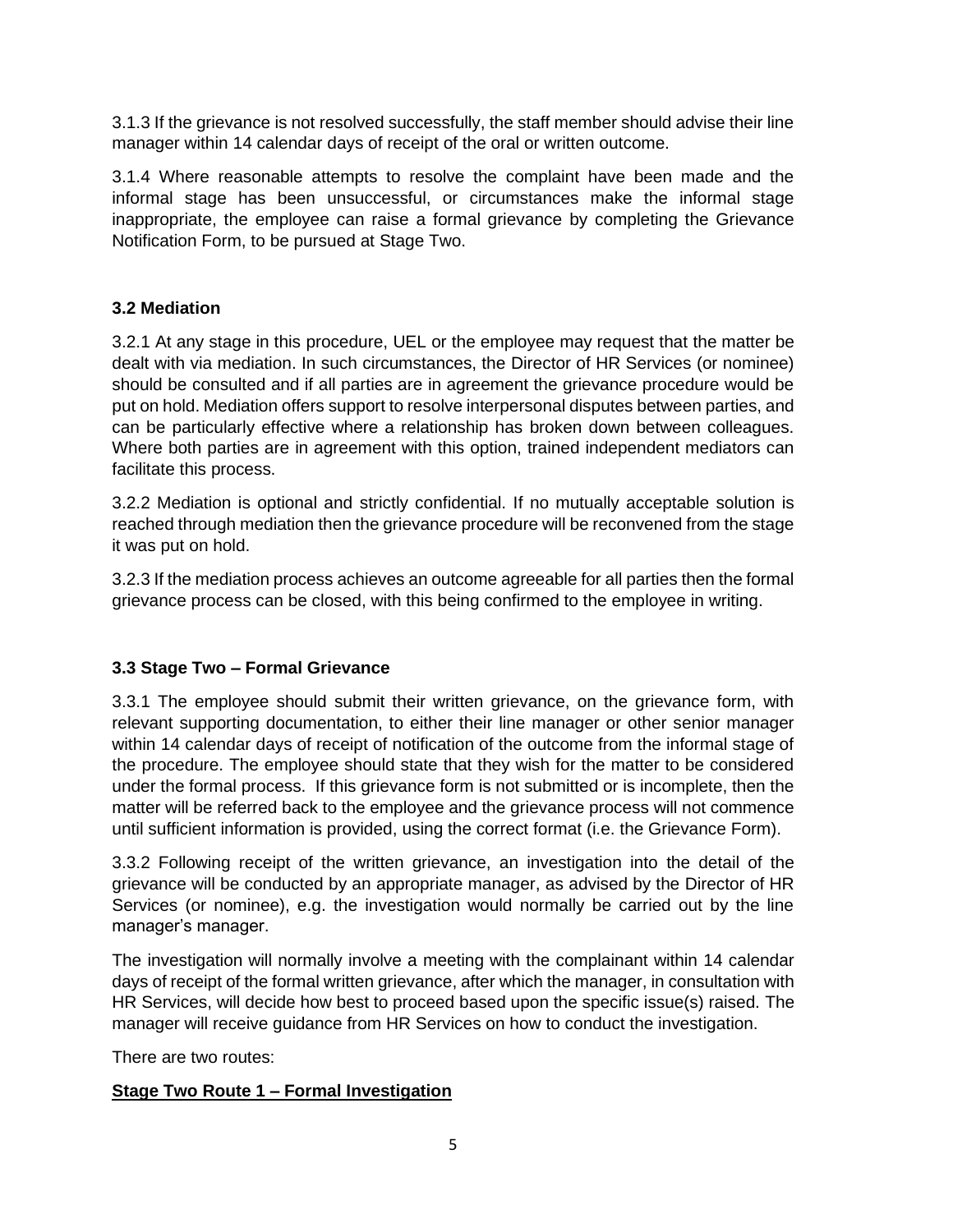3.3.3 A formal investigation will either be carried out by the manager of the staff member raising the grievance, or where deemed necessary another nominated manager. The investigation will be impartial and objective and may include:

i) Gathering relevant information by interviewing the complainant, the person(s) against whom the complaint has been made, any supervisor/line manager who has been involved in earlier stages and any witnesses

ii) Gathering relevant documentary evidence and taking statements, as appropriate.

iii) The production of an investigation report summarising the key facts.

3.3.4 Following the investigation, the manager considering the grievance will decide what action, if any, to take, which may be one of the following:

a) The complaint should be upheld and further action will be taken as a result of it.

b) The complaint should not be upheld, and no further formal action will be taken.

c) The complaint is partially upheld and appropriate action will be taken as a result of it (this could include where a number of complaints were made within the grievance but not all were upheld).

3.3.5 The manager will confirm to the staff member raising the grievance, the decision in writing by letter, and the right of appeal in accordance with UEL's Staff Appeal Policy, within 14 calendar days of the grievance meeting. If the grievance was against another employee, she/he will also be notified of the decision. The manager will ensure any specified action taken is implemented, monitored and reviewed as appropriate.

## **Stage Two Route 2 – Grievance meeting**

3.3.6 In some cases it might be appropriate to hold a grievance meeting with the aggrieved individual and the person against whom the complaint has been made (i.e. hold a stage two grievance meeting). Both parties will be informed by the investigating manager (para 3.3.2 refers) of which process will be followed.

3.3.7 If it is decided that a Stage 2 meeting will take place, the manager with advice from HR Services, will decide who is best placed to hear the stage 2 grievance. It could be the investigation manager or another appropriate manager.

3.3.8 The procedure for a stage two grievance meeting can be found in Appendix 4. A summary record of the meeting will be taken by a note-taker and will be provided in the outcome letter. The staff member, their trade union representative, or work colleague may also take their own notes at the meeting.

3.3.9 Following the grievance meeting the manager who chaired the stage 2 meeting will confirm to the employee the decision and their right of appeal, as per para 3.3.5.

3.3.10 In certain circumstances during the investigation it may become apparent that it is more appropriate that the formal Staff Disciplinary Procedure is invoked, for example, where there is evidence following investigation that misconduct has potentially been carried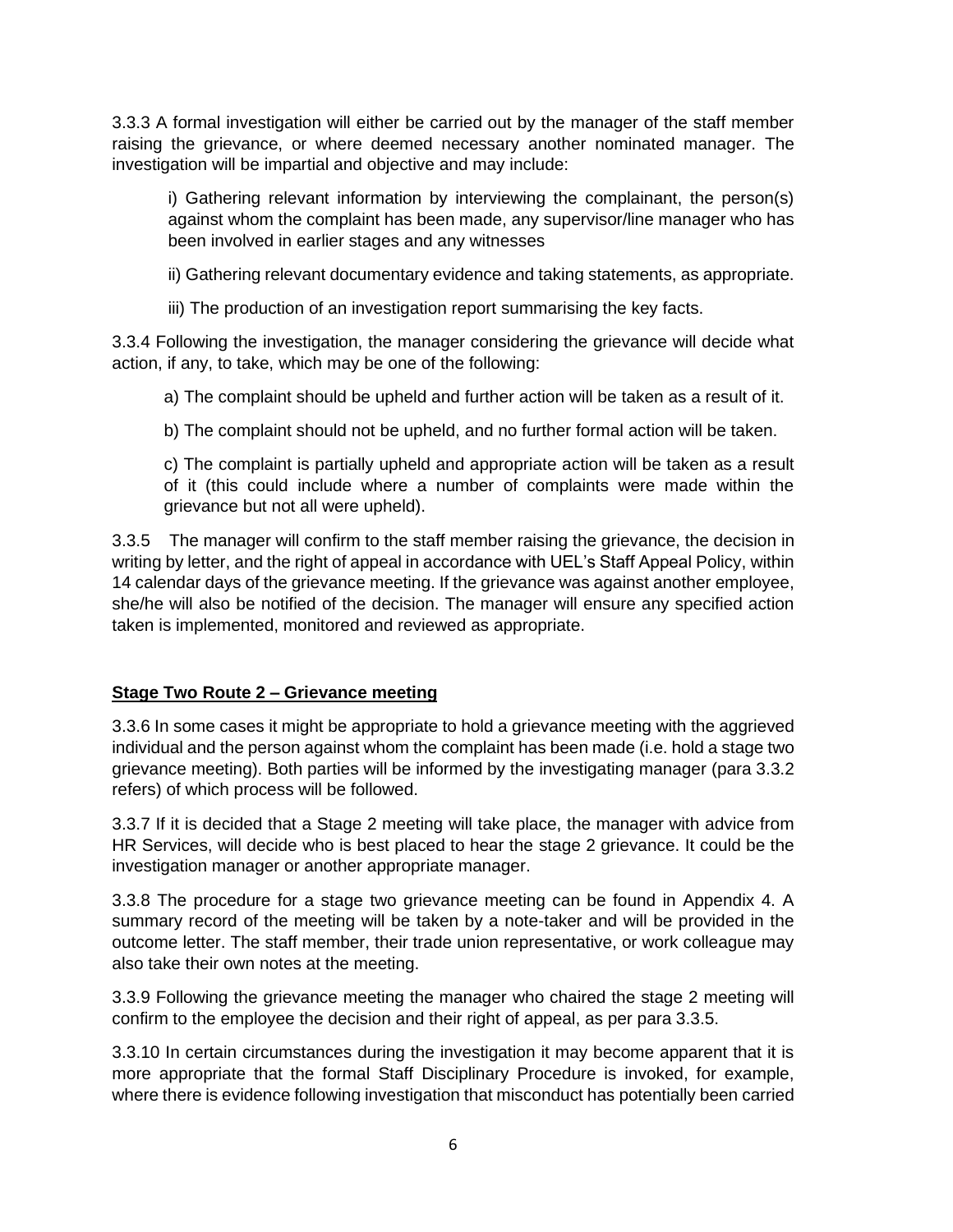out by the person whom the grievance allegation is against. In such circumstances consideration would be given to the resolution sought by the employee.

### **4. Stage Three - Appeal**

4.1 If the complainant is dissatisfied with the outcome of Stage Two and the matter is not resolved they must complete the UEL Appeal form and send it to the HR Business Partner within 14 calendar days of receipt of the written outcome of Stage Two.

4.2 Please refer to UEL's Staff Appeal Policy for guidance on how the staff member's grievance will be dealt with.

#### **5. Clarification of associated matters**

5.1 Where a staff member raises a grievance during a disciplinary process the disciplinary process may be temporarily suspended in order to deal with the grievance. Where the grievance and disciplinary cases are related, it may be appropriate to deal with both issues concurrently.

5.2 This procedure shall not apply to any grievance raised by a member of staff after termination of their employment, and shall cease to apply if, during the course of the procedure, employment terminates. In such circumstances, the Grievance procedure for former staff members will apply (see Appendix 8). Note: if the Director of HR Services (or nominee) agrees the process is sufficiently advanced prior to termination of employment, the internal grievance procedure can conclude.

5.3 The Dignity at Work and Study policy may be used for issues or concerns in relation to bullying, harassment and victimisation. These matters will be formally investigated using the Staff Disciplinary procedures.

5.4 Collective grievances should be addressed using the Collective Grievance procedure (see Appendix 5).

5.5 Grievances against the Vice-Chancellor and President should be addressed to the Registrar and University Secretary (see Appendix 7).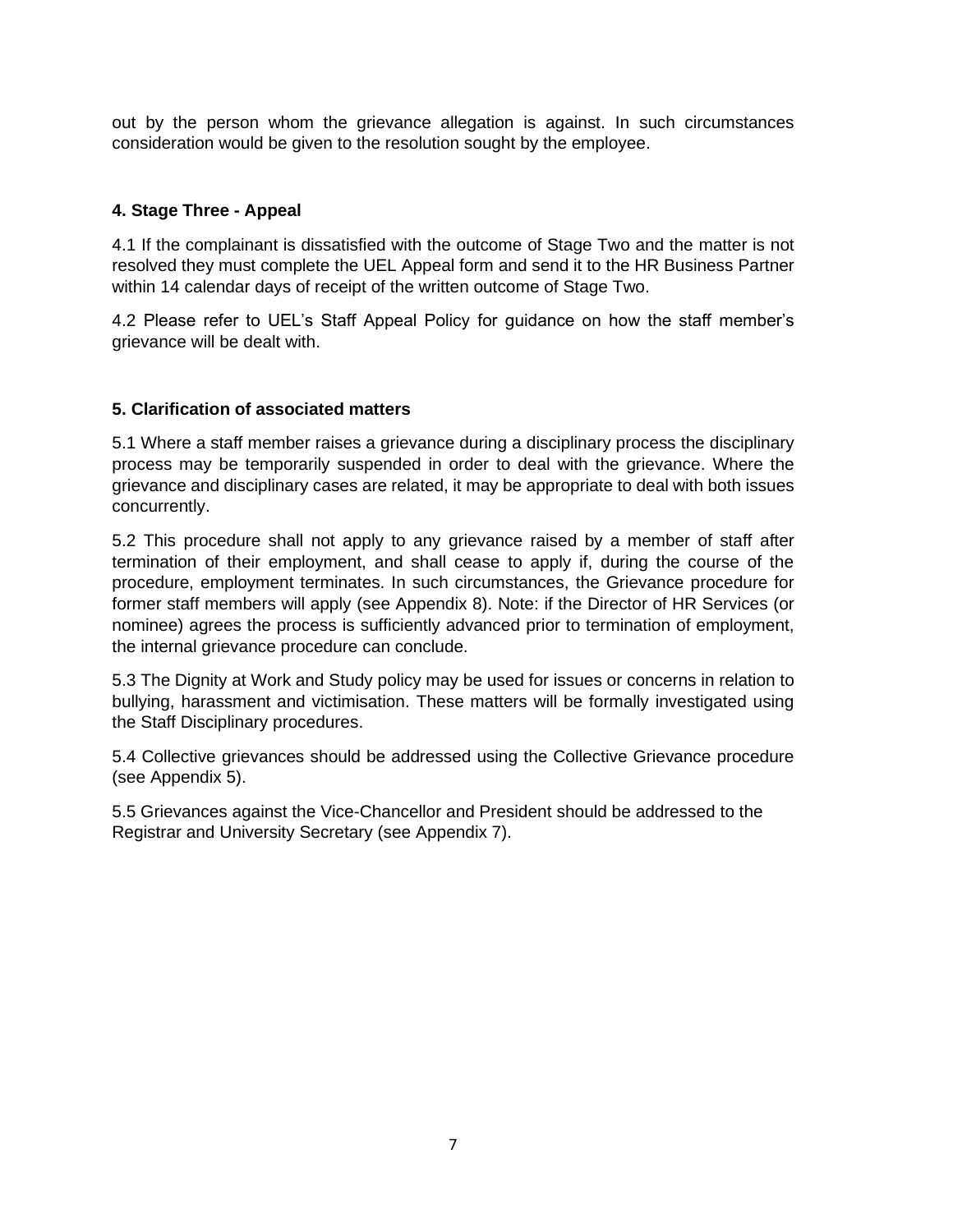#### **GRIEVANCE POLICY AND PROCEDURE FLOWCHART**

#### **Stage One - Informal Resolution**

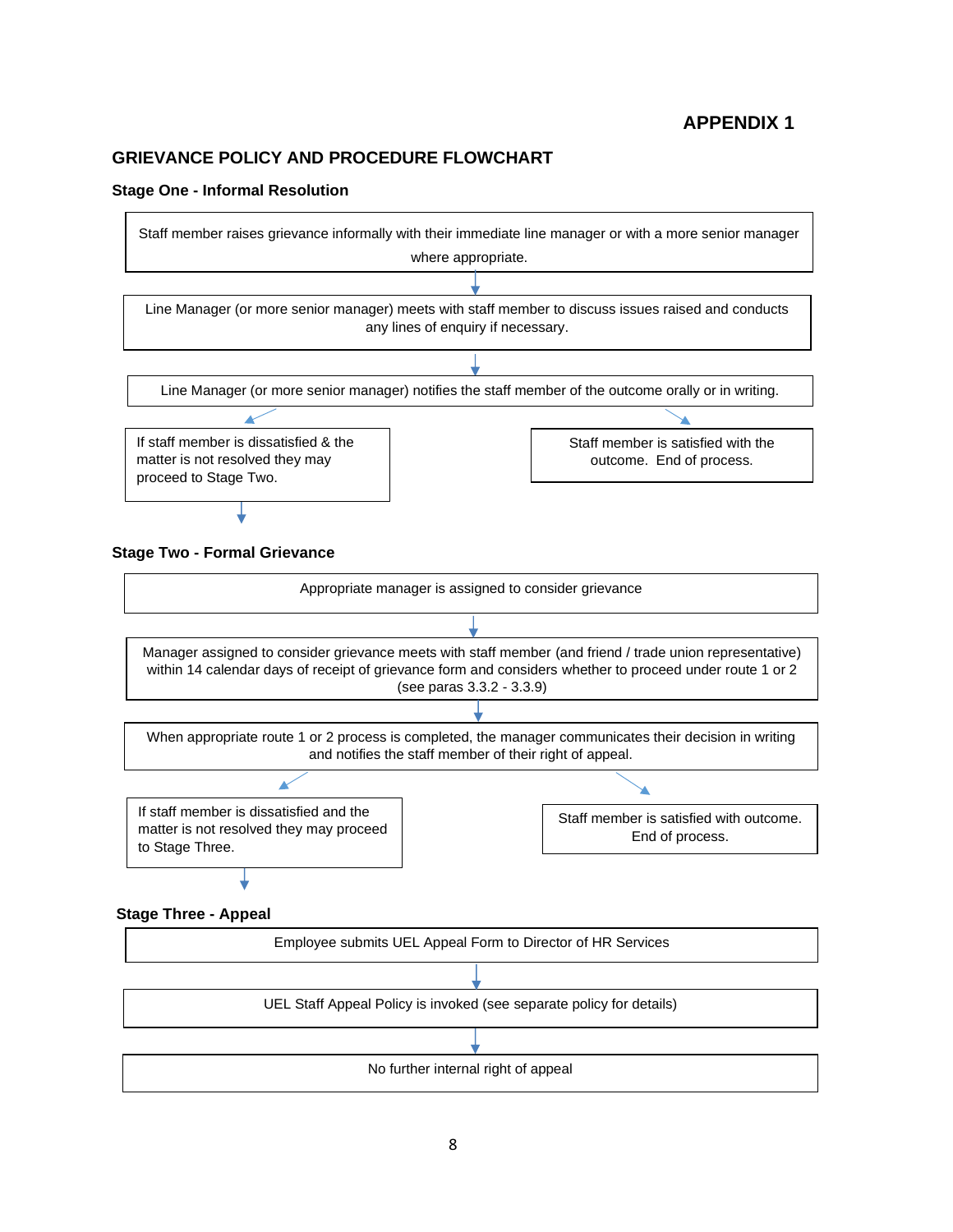## **NOTIFICATION OF GRIEVANCE FORM**

| <b>Name</b>                                                                                                                                                                                                                              |                                                                                                       |  |  |  |
|------------------------------------------------------------------------------------------------------------------------------------------------------------------------------------------------------------------------------------------|-------------------------------------------------------------------------------------------------------|--|--|--|
| Job title                                                                                                                                                                                                                                |                                                                                                       |  |  |  |
| School / Service                                                                                                                                                                                                                         |                                                                                                       |  |  |  |
| Please describe briefly the nature of your grievance. This should provide sufficient information for the<br>reader to understand the background and circumstances of why you are aggrieved, attach any relevant<br>supporting documents. |                                                                                                       |  |  |  |
|                                                                                                                                                                                                                                          |                                                                                                       |  |  |  |
|                                                                                                                                                                                                                                          |                                                                                                       |  |  |  |
|                                                                                                                                                                                                                                          |                                                                                                       |  |  |  |
|                                                                                                                                                                                                                                          |                                                                                                       |  |  |  |
|                                                                                                                                                                                                                                          |                                                                                                       |  |  |  |
|                                                                                                                                                                                                                                          |                                                                                                       |  |  |  |
| Please confirm what action you have taken to resolve your grievance informally.                                                                                                                                                          |                                                                                                       |  |  |  |
|                                                                                                                                                                                                                                          |                                                                                                       |  |  |  |
|                                                                                                                                                                                                                                          |                                                                                                       |  |  |  |
|                                                                                                                                                                                                                                          |                                                                                                       |  |  |  |
| Please outline details of why you are not satisfied that this matter has been resolved informally.                                                                                                                                       |                                                                                                       |  |  |  |
|                                                                                                                                                                                                                                          |                                                                                                       |  |  |  |
|                                                                                                                                                                                                                                          |                                                                                                       |  |  |  |
|                                                                                                                                                                                                                                          |                                                                                                       |  |  |  |
|                                                                                                                                                                                                                                          |                                                                                                       |  |  |  |
| Please describe the outcome / remedy you are seeking.                                                                                                                                                                                    |                                                                                                       |  |  |  |
|                                                                                                                                                                                                                                          |                                                                                                       |  |  |  |
|                                                                                                                                                                                                                                          |                                                                                                       |  |  |  |
|                                                                                                                                                                                                                                          |                                                                                                       |  |  |  |
|                                                                                                                                                                                                                                          |                                                                                                       |  |  |  |
| Signature of                                                                                                                                                                                                                             | <b>Date</b>                                                                                           |  |  |  |
| employee                                                                                                                                                                                                                                 | Please now submit this form to your line manager or more senior manager, if you feel it inappropriate |  |  |  |
| to submit it to your manager, due to reasons outlined in your grievance.                                                                                                                                                                 |                                                                                                       |  |  |  |
| Received by                                                                                                                                                                                                                              | <b>Date</b>                                                                                           |  |  |  |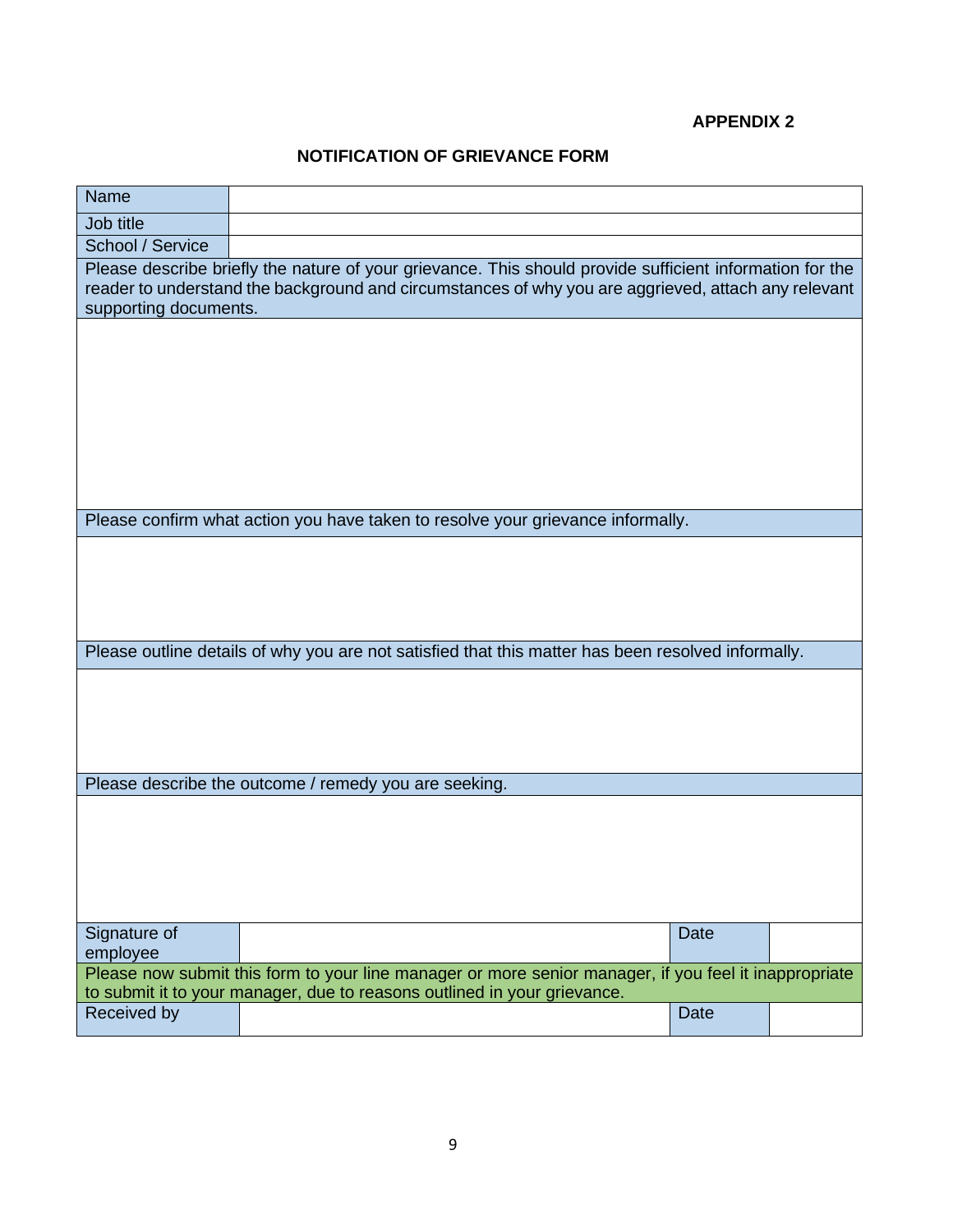## **NOTIFICATION OF GRIEVANCE APPEAL FORM**

| <b>Name</b>                                                                                                                                                                                                                                                                                                                                                                            |  |             |  |  |
|----------------------------------------------------------------------------------------------------------------------------------------------------------------------------------------------------------------------------------------------------------------------------------------------------------------------------------------------------------------------------------------|--|-------------|--|--|
| Job title                                                                                                                                                                                                                                                                                                                                                                              |  |             |  |  |
| School / Service                                                                                                                                                                                                                                                                                                                                                                       |  |             |  |  |
| Please describe briefly the nature of your appeal and include any supporting information you seek to<br>rely upon. Please confirm which of the grounds of appeal is applicable to your case.<br>a) Procedural error or omission<br>b) Decision is deemed perverse<br>c) There is new evidence, of material relevance to the case, which was not available at the grievance<br>hearing. |  |             |  |  |
|                                                                                                                                                                                                                                                                                                                                                                                        |  |             |  |  |
| Please describe the outcome / remedy you seek.                                                                                                                                                                                                                                                                                                                                         |  |             |  |  |
|                                                                                                                                                                                                                                                                                                                                                                                        |  |             |  |  |
| Signature of<br>employee                                                                                                                                                                                                                                                                                                                                                               |  | <b>Date</b> |  |  |
| Please submit this form to the Director of HR Services.                                                                                                                                                                                                                                                                                                                                |  |             |  |  |
| Received by                                                                                                                                                                                                                                                                                                                                                                            |  | <b>Date</b> |  |  |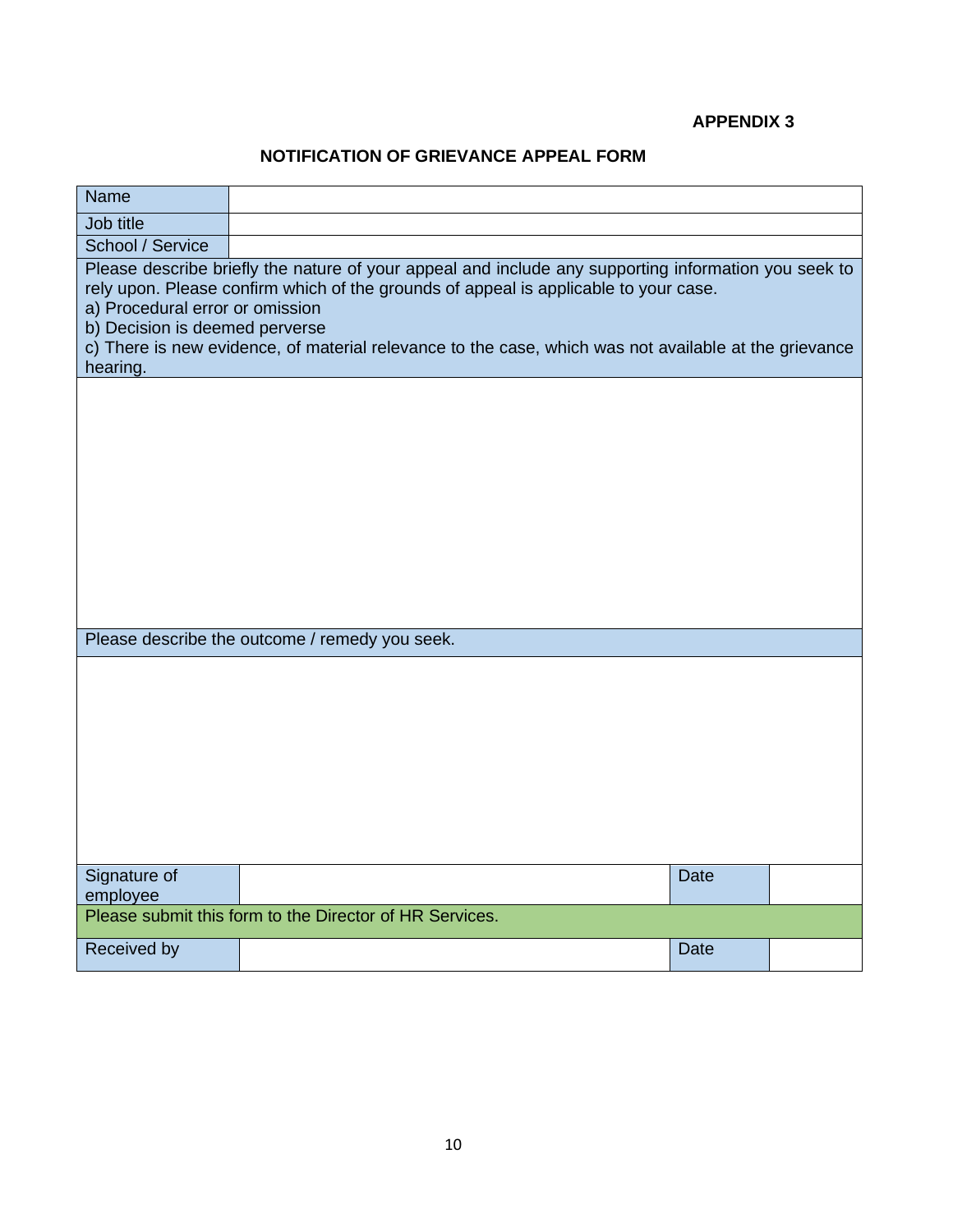#### **PROCEDURE FOR STAGE 2 GRIEVANCE MEETING**

The purpose of the grievance meeting is for the Chair to decide whether there is sufficient evidence to uphold the grievance(s) raised by the staff member and what action to take in the circumstances to resolve it. The Meeting procedure is as follows:

- 1. The staff member and the staff member(s) against whom the grievance is raised will be asked in writing to confirm which witnesses and evidence they will bring to the Meeting.
- 2. The Chair will detail the status of the Meeting, procedure to be followed and will decide how it will be followed.
- 3. The staff member (or Friend / trade union representative) raising the grievance (s) will put forward the case for the grievance and call witnesses as to the facts. Note: the trade union representative may speak and ask questions but not answer for the staff member.
- 4. The staff member against whom the grievance is raised will have the opportunity to question the statements made by any of the witnesses.
- 5. The Chair will have the opportunity to ask questions.
- 6. The staff member against whom the grievance(s) is raised will put her or his case and call witnesses.
- 7. The staff member (or Friend / trade union representative) raising the grievance(s) will have the opportunity to question the statements made by any of the witnesses.
- 8. The Chair may ask questions.
- 9. Both sides shall have the opportunity to sum up their case.
- 10. Both parties and witnesses shall withdraw. Both parties may be recalled if clarification on any points is required.
- 11. The Chair shall make their decision.
- 12. The Chair will notify both parties of the decision and the reasons for it in writing, normally within ten working days.
- 13. If the grievance is not upheld detailed reasons as to why this decision has been reached must be given.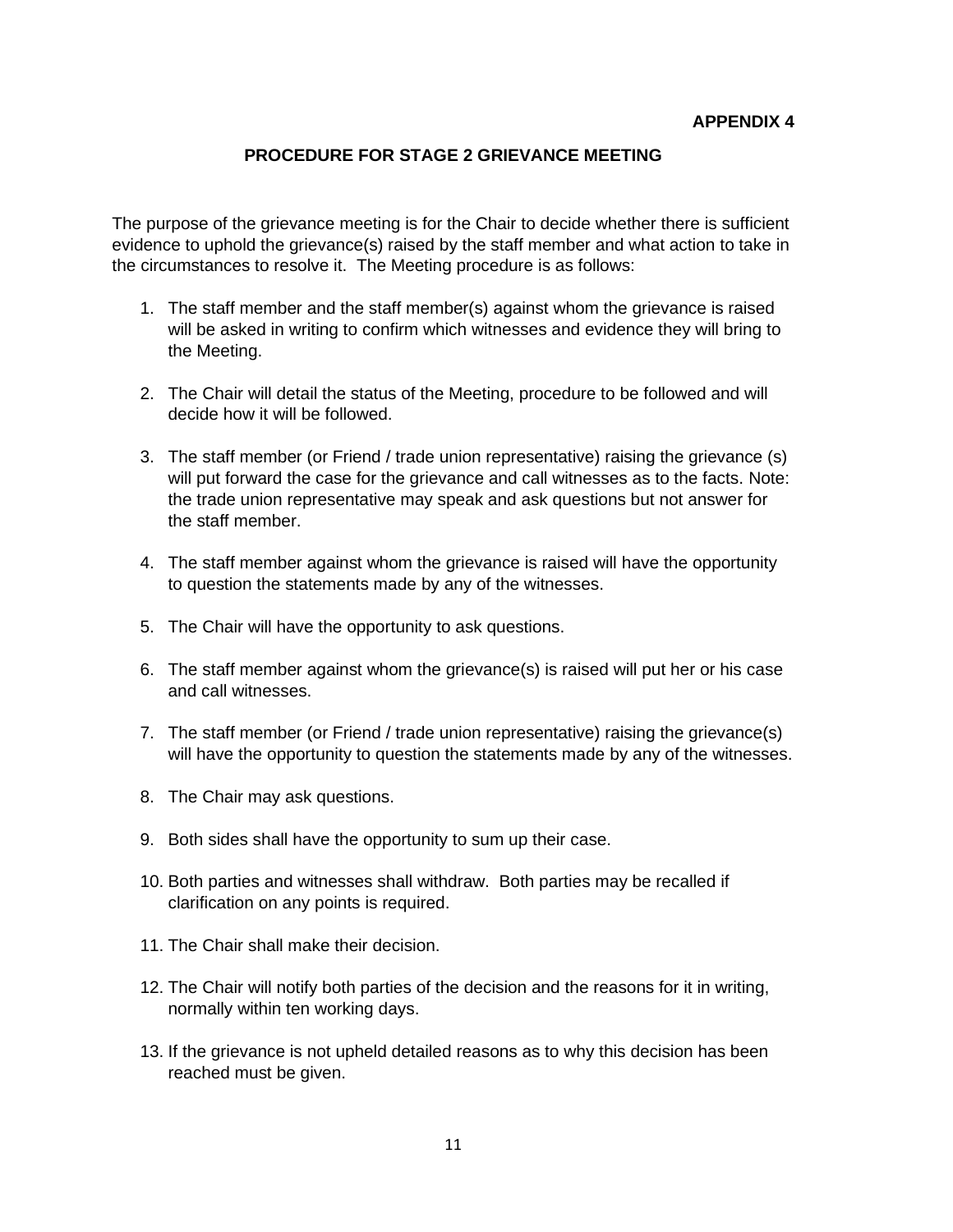#### **COLLECTIVE GRIEVANCE PROCEDURE**

- 1. Where a trade union wishes to raise a collective grievance on behalf of a number of consenting staff members, their trade union representative will complete the Collective Grievance Form (Appendix 5) and send it to the Director of HR Services (or nominee), together with supporting evidence and indicating what resolution to the grievance is sought.
- 2. The Director of HR Services (or nominee) will forward the request to the staff member's Executive Dean or Director (or nominee). The Executive Dean or Director (or nominee) will arrange to meet the trade union representative informally to discuss the grievance, normally within 14 calendar days of receiving it.
- 3. After the meeting, the Executive Dean or Director (or nominee) will notify the trade union representative (s) of her or his response as the outcome of the meeting, normally within 14 calendar days of the meeting.
- 4. If the trade union representative (s) remains dissatisfied with the Executive Dean or Director (or nominee's) decision, she or he should complete the Collective Grievance Form below with supporting evidence, indicating that they wish to pursue a formal grievance against the Executive Dean or Director (or nominee) and what resolution is sought to the grievance. The documentation should be sent to the Director of HR Services, normally within 14 calendar days of receiving the Executive Dean or Director (or nominee's) decision.
- 5. HR Services will forward the form to another Executive Dean or Director (or nominee), who will hold a meeting to consider the formal grievance; in accord with Stage Two (see section 3.3 above). The Executive Dean or Director (or nominee) concerned will notify the trade union representative(s) of her or his decision regarding the outcome of the meeting, normally within 14 calendar days of the meeting.
- 6. If the trade union representative remains unsatisfied with the outcome of the meeting, she or he should write to request that the formal grievance proceeds to Stage Three (see section 4, page 7), normally within 14 calendar days of receipt of the written outcome of Stage Two. The written submission should specify the reasons for the appeal and be provided with relevant supporting evidence to the Director of HR Services (or nominee).
- 7. Please refer to UEL's Staff Appeal Policy for guidance on how the grievance will be dealt with at Stage Three.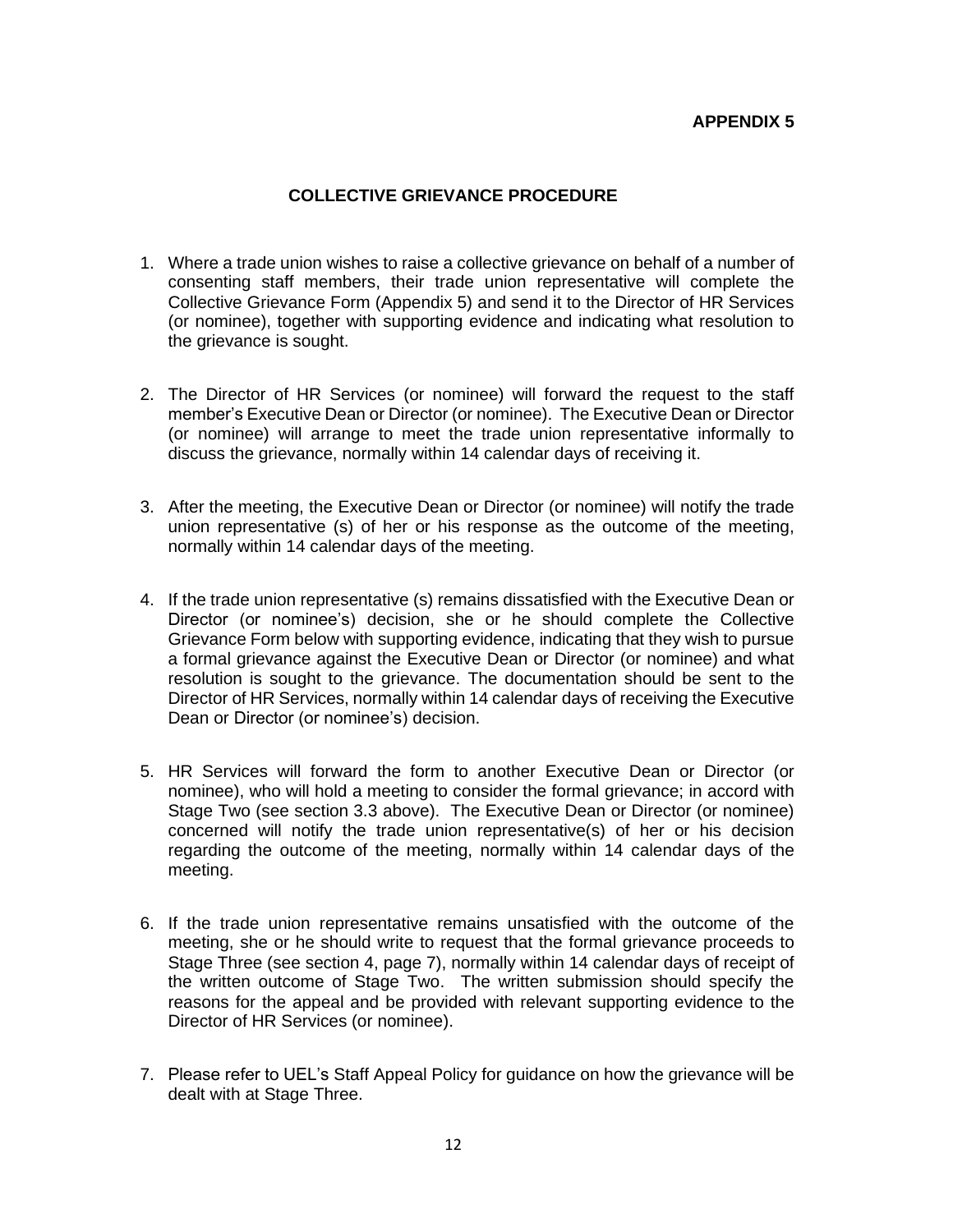## **COLLECTIVE GRIEVANCE FORM**

| State whether the grievance is (i) Informal or (ii) Formal                                |                               |  |  |
|-------------------------------------------------------------------------------------------|-------------------------------|--|--|
| Name of the trade union representative (s)<br>member raising the grievance:               |                               |  |  |
| State who the grievance is against:                                                       | On behalf of (name the staff) |  |  |
| Please provide a summary of the Grievance and attach any relevant supporting<br>documents |                               |  |  |
|                                                                                           |                               |  |  |
|                                                                                           |                               |  |  |
| Please describe the outcome / remedy sought                                               |                               |  |  |
|                                                                                           |                               |  |  |
|                                                                                           |                               |  |  |
| Signed:                                                                                   |                               |  |  |
| Date:                                                                                     |                               |  |  |
| Please submit this form to the Director of HR Services (or nominee)                       |                               |  |  |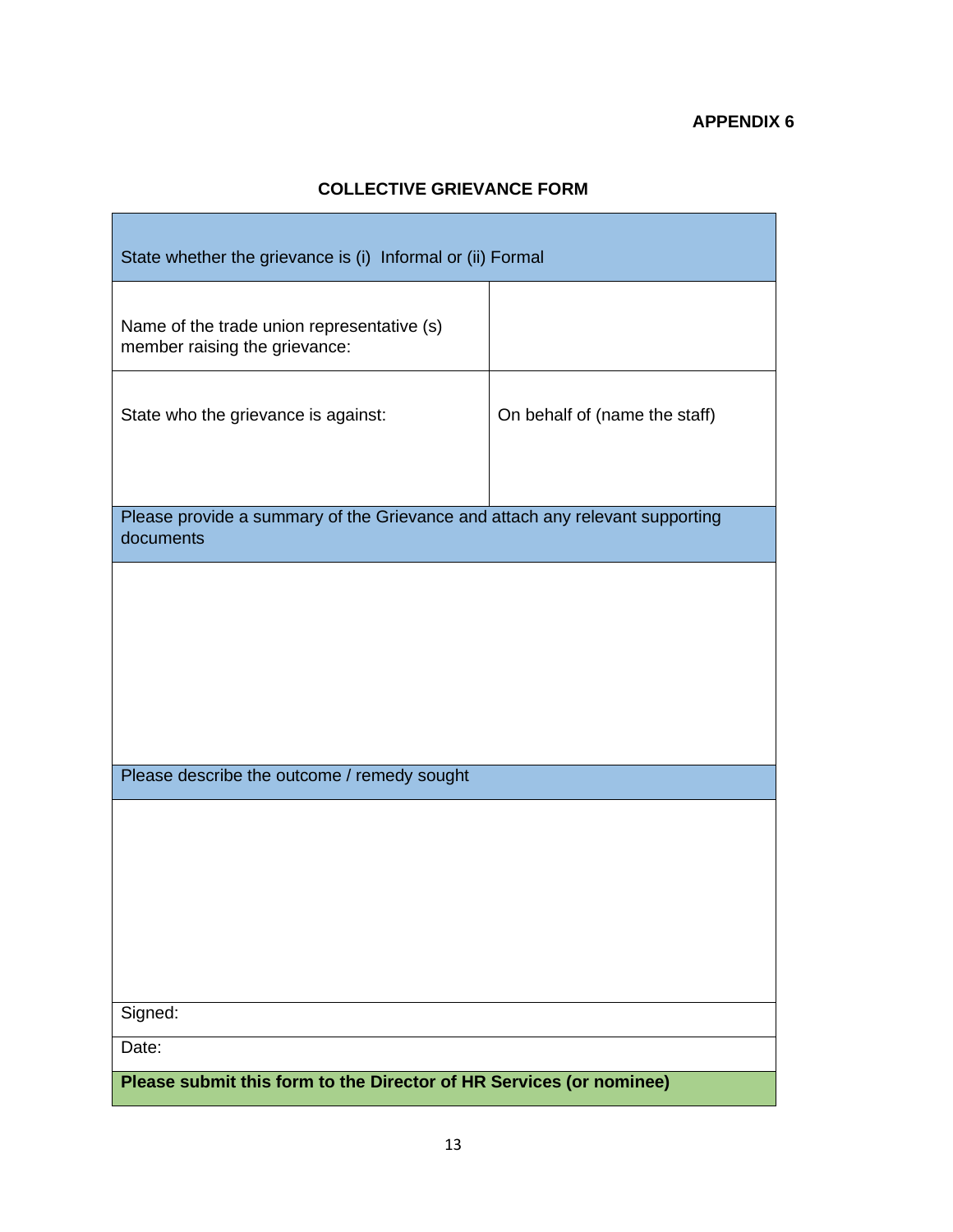Appendix 7 will be updated in due course to reflect the changes to senior titles and the alignment to UEL's Articles of Governance

#### **GRIEVANCE AGAINST THE VICE-CHANCELLOR AND PRESIDENT**

- 1. In accord with UEL's Articles of Government, where a member of staff wishes to raise a grievance against the Vice-Chancellor and President, she or he should complete the Notification of Grievance Form (Appendix 2) and send it to the Registrar and University Secretary (or nominee), together with any supporting evidence and stating the resolution sought. The staff member will have the right to be accompanied by a friend (acting in a non-legal capacity) or a trade union representative at all stages of the process.
- 2. The Registrar and University Secretary (or nominee) will ask the Chair of our Panel of Governors to nominate a member of the Panel of Governors to meet the staff member and the Vice-Chancellor and President and seek to resolve the matter, normally within 30 calendar days of the grievance being raised. The decision of the Panel member will be notified to all parties, normally within 30 calendar days.
- 3. If the staff member raising the grievance remains unsatisfied with the Panel member's response, the staff member may proceed to Stage Three of the Grievance Procedure by completing the Notification of Grievance Appeal form (Appendix 3) and sending it to the Registrar and University Secretary (or nominee) in her or his capacity as the Clerk to the Panel of Governors, stating the grievance and providing any supporting evidence and stating the resolution sought. The Registrar and University Secretary (or nominee) will convene a meeting of the Governors' Grievance Panel as soon as possible and normally within 30 calendar days from the date of the receipt of the written notice of the grievance.
- 4. The Governors' Grievance Panel shall normally consist of three Governors who have not been previously involved in the grievance. The Vice-Chancellor and President, Staff and Student Governors shall not be eligible for membership of the Sub-Committee.
- 5. The Panel shall appoint a Secretary, who will be responsible for keeping a written record of the decisions made.
- 6. The Panel will publish annually in advance a schedule of dates upon which the Panel (s) will convene; it will normally be quarterly.
- 7. The decision of the Panel is final and there is no further right of appeal.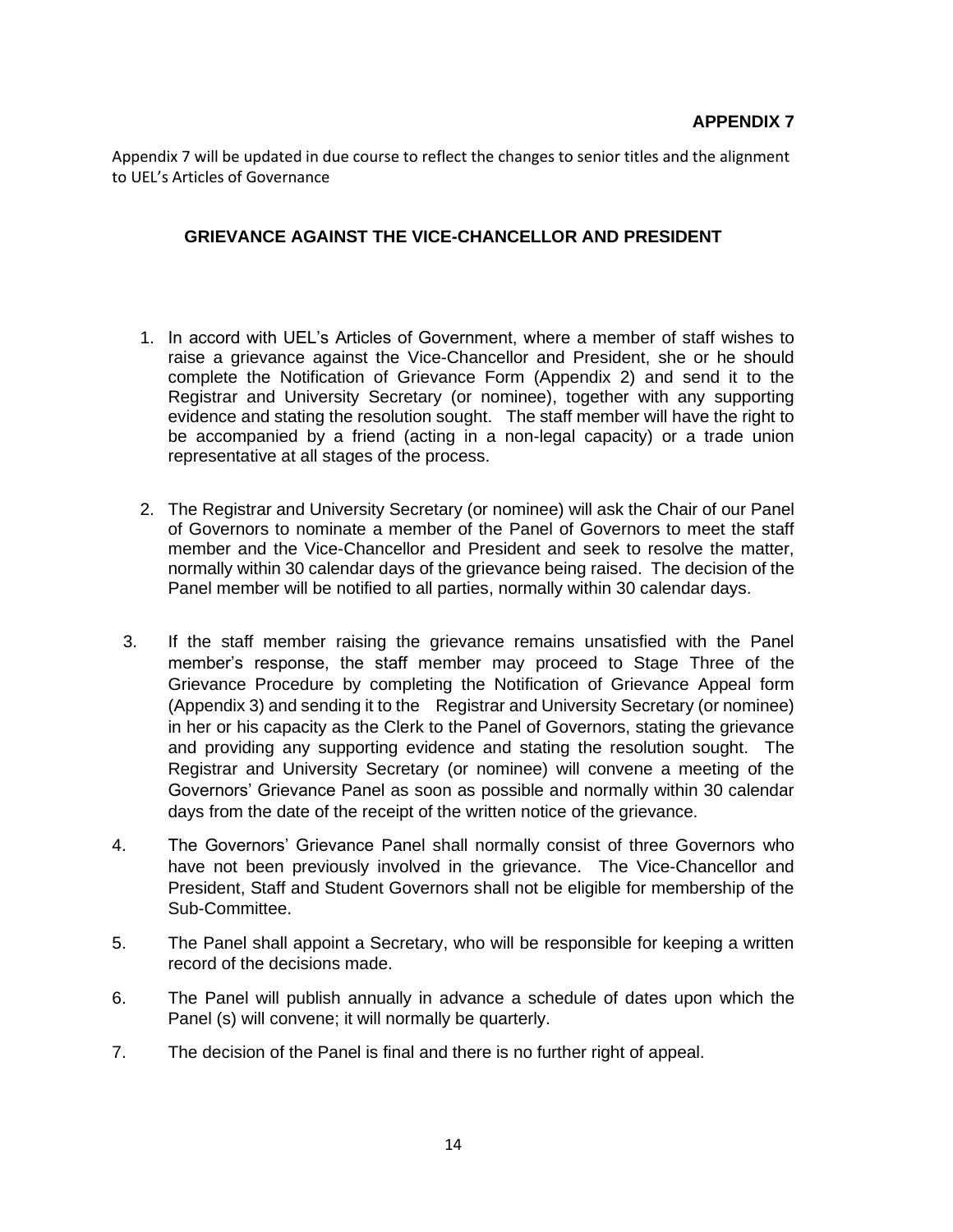#### **GRIEVANCE PROCEDURE FOR FORMER STAFF MEMBERS**

- 1. A grievance raised by a former staff member must be sent to the Executive Dean or Director of Service (or nominee) concerned within 14 calendar days of the staff member leaving UEL's employment, via completion of the Grievance Notification Form (Appendix 2), otherwise it will not be considered further. It must state the reason(s) why the former staff member did not raise the grievance during his or her employment at UEL or where the grievance was raised during his or employment, why it was not resolved to the staff member's satisfaction.
- 2. The Executive Dean or Director will consult with their HR Business Partner for advice on whether the grievance should be considered. Where the grievance should have been raised within a timeframe in which it could have been dealt with during the former staff member's employment at UEL, the Executive Dean or Director (or nominee) reserves the right to inform her or him of this and that the grievance will not be considered further.
- 3. If the Executive Dean or Director decides the grievance will be considered, the former staff member may have their grievance dealt with by either: i) written correspondence, or ii) in person at a meeting.

#### **Written correspondence**

- 4. Subject to the written agreement of the former staff member and the Executive Dean or Director of Service (or nominee), the grievance will be considered by the Executive Dean or Director of Service (or nominee) on the basis of the written grievance without a meeting being convened.
- 5. In this case, a written response will normally be sent to the former staff member within 30 calendar days of receipt of the former staff member's written confirmation that the grievance may be dealt with on paper. The decision of the Executive Dean or Director (or nominee) is final and there is no further right to raise a grievance.

#### **Meeting with the former staff member**

6. If, however, the former staff member wishes to attend a meeting to discuss their grievance, a meeting with the Executive Dean of School or Director of Service (or nominee) will normally be arranged within 30 calendar days of receipt of the written grievance by the Executive Dean of School or Director of Service (or nominee).